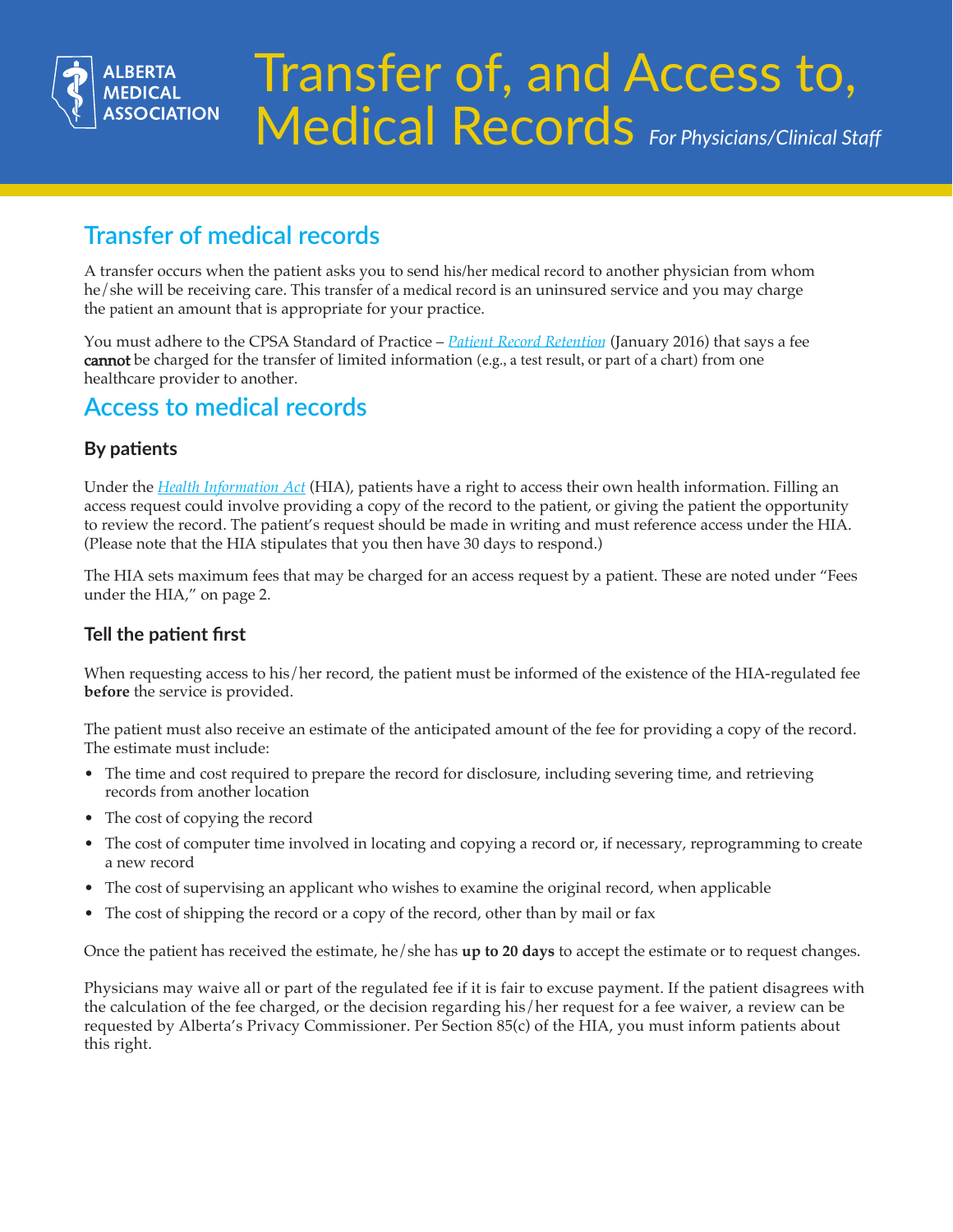## **By lawyers**

You may receive medical record access requests from lawyers.

A request made in accordance with the HIA – citing Section 104 of the Act and including written authorization\* to act on behalf of the patient – is considered to be a regulated service and is billed according to the regulated fee schedule under the HIA. **Please review the regulated fees carefully.** In addition to the basic \$25 fee, there are additional amounts that can be charged, e.g., for your time to review the chart, copying costs, administrative expenses, etc.

All other requests (e.g., pursuant to court orders, subpoenas, warrants, etc.) that do *not* cite Section 104 of the HIA are billed according to your practice's fee rates for uninsured services.

Whether billing according to the regulated fee schedule or your practice's fee rates for uninsured services, you may request 50% of the fee in advance of providing the service. It is highly recommended that you confirm these details in writing, in advance of any services performed. You are not under any obligation to proceed with completion of the task until agreement on the fee and the date of service deliverable are confirmed in writing.

**Open, clear communication with the lawyer is critical.** Discuss the number of hours required, the rates to be charged and the date that the request and the corresponding payment are required.

*\*Without written authorization from the patient (or the patient's substitute decision-maker) to release the records, you generally cannot release them until there is a court order or warrant compelling you to produce the records, or unless production is otherwise required by legislation or regulation.*

# **Fees under the HIA**

**Total fee**  $= (1)$  Basic fee \$25, plus

- (2) Fee for severing, plus
- (3) Material costs (excluding basic mailing costs included in the basic fee)

### *(A) Basic fee*

**Charge a basic fee of \$25** for performing **one or more** of the following tasks:

- Receiving and clarifying the request;
- Obtaining consent if necessary;
- Locating and retrieving the records;
- Preparing the record for copying, including removing staples and paper clips;
- Preparing a response letter;
- Packaging copies for shipping or faxing, or both;
- Postage and faxing costs;
- Photocopying a record (first 20 pages, i.e., up to a value of  $$5$  calculated at 25¢ per page).

The regulations state that the request will not be processed until:

- 1. The applicant has agreed to pay the fee.
- 2. The applicant has made a deposit of at least 50% of the fee.\*

Please ensure that patients understand that agreement and payment must occur before the service is provided.

*\*The HIR allows you to collect a 50% deposit prior to copying a chart. If you wish to adopt this practice, it should occur only with patient requests for files under the HIA.* 

NOTE: View the CPSA standard on [Charging for Uninsured Services: http://www.cpsa.ca/standardspractice/](http://www.cpsa.ca/standardspractice/charging-for-uninsured-professional-services/) charging-for-uninsured-professional-services/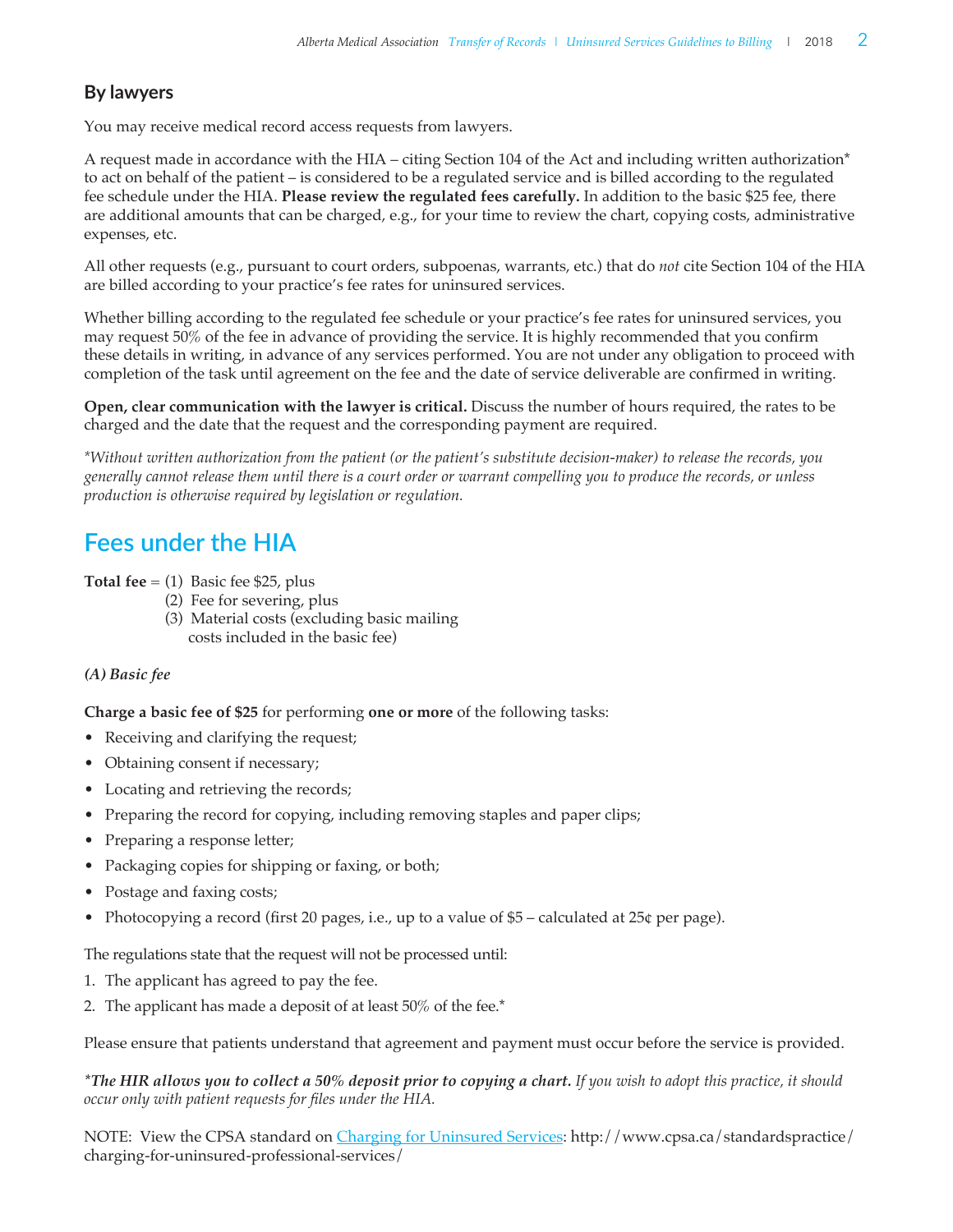#### *(B) Fee for severing*

Physicians are responsible for ensuring that the appropriate documents from the patient's file are provided to fulfill a request. However, the physician must review the file to determine whether it needs severing, i.e., refusing access to a portion of a patient's medical record for reasons described below.

Section 7(1) of the HIA states that a patient has a right to any record containing health information that you hold as a custodian. The patient's right of access is not dependent on where, or by whom, the information was created. Therefore, when you receive a patient's request for access to his or her health information, you should consider all the information in the chart. This includes information that may reside in Netcare.

Section 11(1) of the HIA describes situations in which you **may refuse the patient access to his/her file/records.** You must use your own discretion to determine if access to a record or part of a record will be refused. The situations most likely to arise include those when disclosure could be reasonably expected to:

- Result in immediate and grave harm to the applicant's mental or physical health or safety;
- Threaten the mental or physical health or safety of another;
- Pose a threat to public safety;
- Lead to the identification of a person who provided health information to you, explicitly or implicitly, in confidence, when it was appropriate that his or her name be kept confidential.

Section 11(2) also describes situations in which you must refuse access. Much of 11(2) relates to information that impacts or reveals deliberations of government bodies such as Executive Council, Treasury Board, committees, etc. Situations that may be relevant to physicians are:

- If the health information is about an individual other than the applicant, unless the applicant provided the health information originally in the context of a health service being provided to the applicant;
- • If the health information sets out procedures or contains results of an investigation, a discipline proceeding, a practice review or an inspection relating to a health services provider.

Section 12(2)(c) of the HIA specifies that if access to the record or part of the record is refused, the applicant must be notified. The following information must be included in the notification:

- The reasons for the refusal and the provision of the HIA on which the refusal is based;
- The name, title, business address and business telephone number of an affiliate of the custodian who can answer the applicant's questions about the refusal, and;
- That the applicant may ask for a review of that decision by the Commissioner.

When a physician or technical staff reviews a file, severs information from records or is required to supervise an in-person review of original documents, **the fees to be charged according to the HIR are specified as follows:** 

#### **1. Time to review to determine whether severing is required, or to review and identify the parts of the record to be severed:**

Physician time \$45 per 1/4 hour to a maximum of 3 hours

Technician (staff) time \$6.75 per 1/4 hour to a maximum of 3 hours

**2. Time to supervise applicant's examination of original records:**

Technician (staff) time \$6.75 per 1/4 hour

NOTE: These fees noted in 1 and 2 can be added to the basic fee.